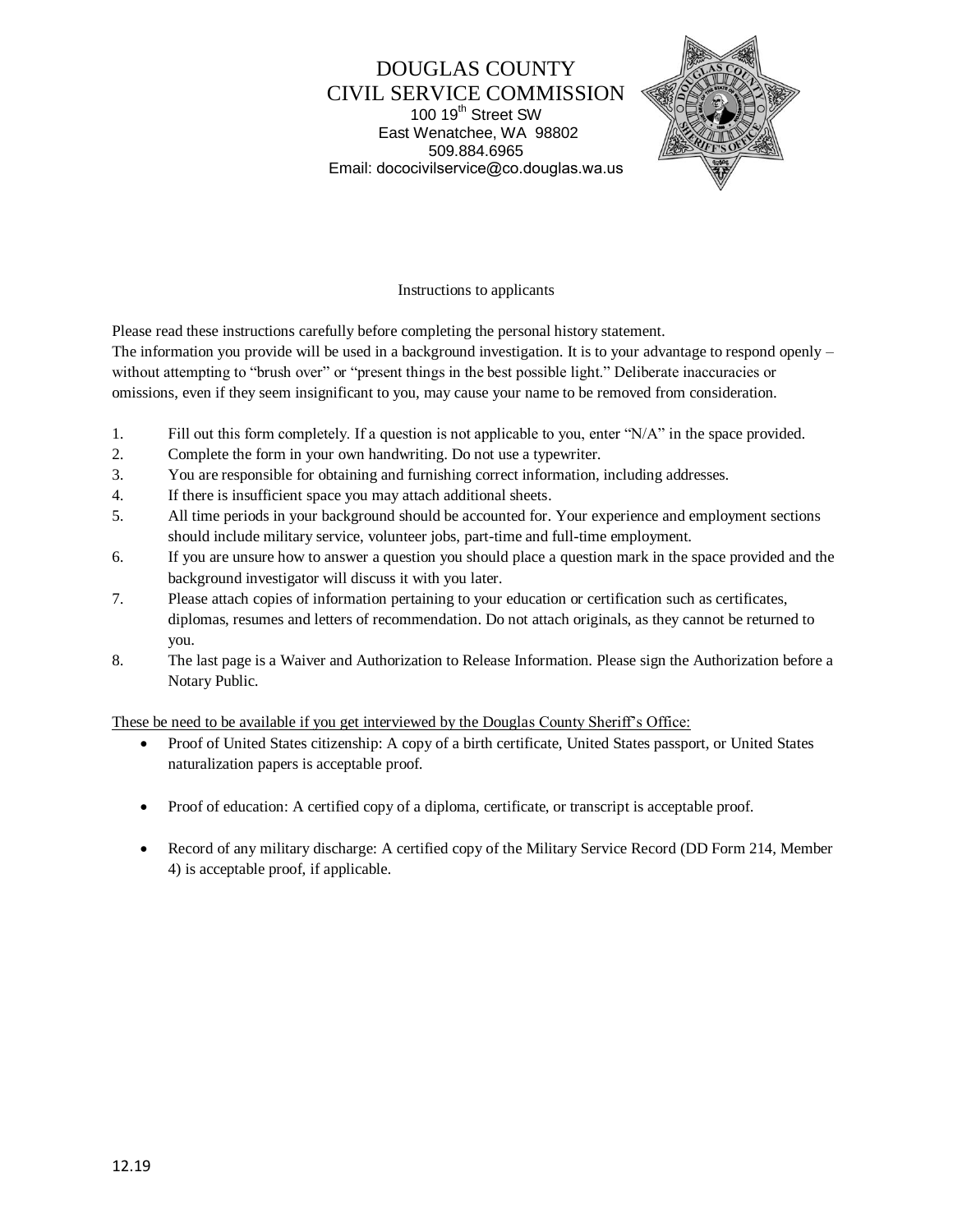# Application for Testing for Lateral Deputy Sheriff Personal History Statement

| The following information is requested of you for verification and contact purposes:                                                                                                               |         |                                                                                       |            |      |
|----------------------------------------------------------------------------------------------------------------------------------------------------------------------------------------------------|---------|---------------------------------------------------------------------------------------|------------|------|
| Name (Please print)                                                                                                                                                                                |         |                                                                                       |            |      |
| Last:                                                                                                                                                                                              | First:  |                                                                                       | Middle:    |      |
|                                                                                                                                                                                                    |         | Other Names (including nicknames, maiden names, etc.) you have used or been known by: |            |      |
| Current address:                                                                                                                                                                                   |         |                                                                                       |            |      |
|                                                                                                                                                                                                    |         |                                                                                       |            |      |
|                                                                                                                                                                                                    |         |                                                                                       |            |      |
| Phone:                                                                                                                                                                                             |         |                                                                                       |            |      |
| Home                                                                                                                                                                                               | Work    |                                                                                       | Other      |      |
| Birthdate:                                                                                                                                                                                         |         | Are you a U.S. citizen? [ ]Yes. [ ] No.                                               |            |      |
| Social Security Number:<br>In accordance with the Federal Privacy Act of 1974, disclosure is voluntary. The SSN will be used for identification purposes to ensure proper<br>records are obtained. |         |                                                                                       |            |      |
| Height:                                                                                                                                                                                            | Weight: | Hair Color:                                                                           | Eye Color: | Sex: |

Scars, Marks, Tattoos: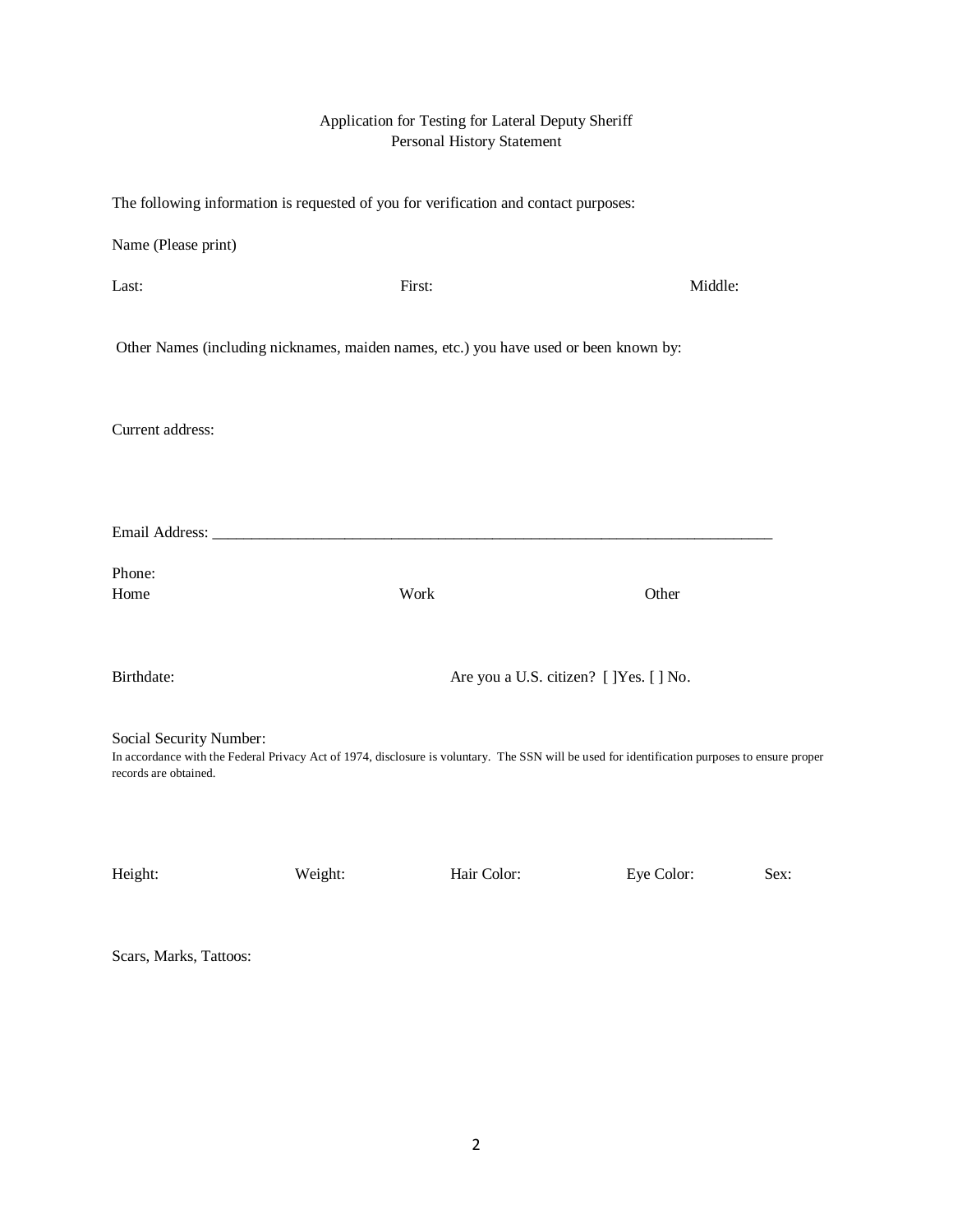# **Employment History:**

Beginning with the most current please list all jobs (including part-time, temporary, and voluntary positions) you have held. For the purposes of this personal history statement, voluntary work should be included as employment. If you have had intervening periods of military service or unemployment, please list those periods in sequence in the space provided. You may photocopy this form for the purposes of adding additional pages if needed

| Name and address of Employer: |  |
|-------------------------------|--|
|                               |  |
|                               |  |
|                               |  |
|                               |  |
| Title or Duties:              |  |
| Reason for leaving:           |  |
|                               |  |
| Name and address of Employer: |  |
|                               |  |
|                               |  |
|                               |  |
|                               |  |
| Title or Duties:              |  |
| Reason for leaving:           |  |
|                               |  |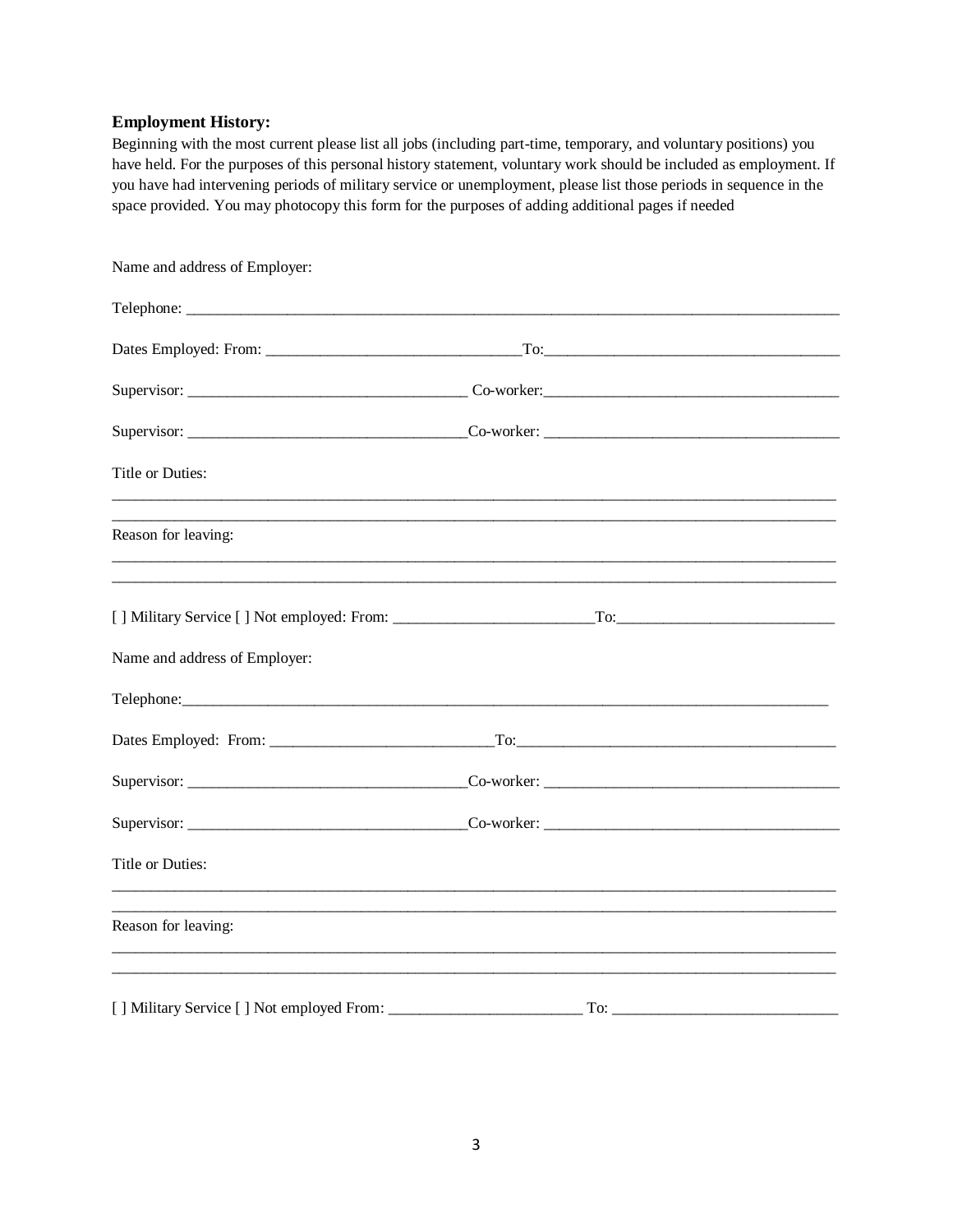| Name and address of Employer:              |     |             |  |
|--------------------------------------------|-----|-------------|--|
|                                            |     |             |  |
|                                            |     | $\Gamma$ o: |  |
|                                            |     |             |  |
|                                            |     |             |  |
| <b>Title or Duties:</b>                    |     |             |  |
| Reason for leaving:                        |     |             |  |
|                                            |     |             |  |
| Name and address of Employer:              |     |             |  |
|                                            |     |             |  |
|                                            |     |             |  |
|                                            |     |             |  |
|                                            |     |             |  |
| <b>Title or Duties:</b>                    |     |             |  |
| Reason for leaving:                        |     |             |  |
|                                            |     |             |  |
| [] Military Service [] Not employed: From: | To: |             |  |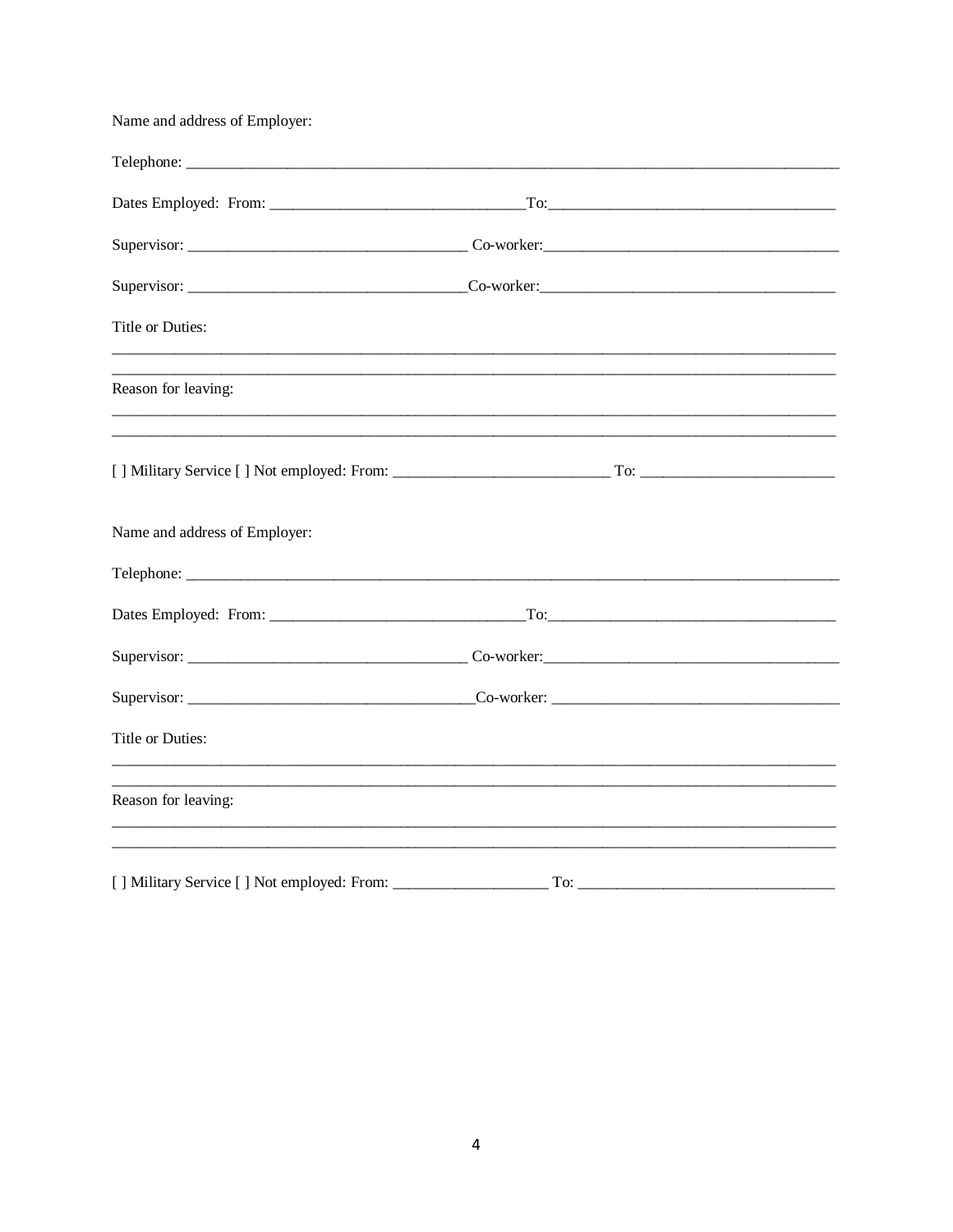| Name and address of Employer: |  |
|-------------------------------|--|
|                               |  |
|                               |  |
|                               |  |
|                               |  |
| Title or Duties:              |  |
| Reason for leaving:           |  |
|                               |  |
| Name and address of Employer: |  |
|                               |  |
|                               |  |
|                               |  |
|                               |  |
| Title or Duties:              |  |
| Reason for leaving:           |  |
|                               |  |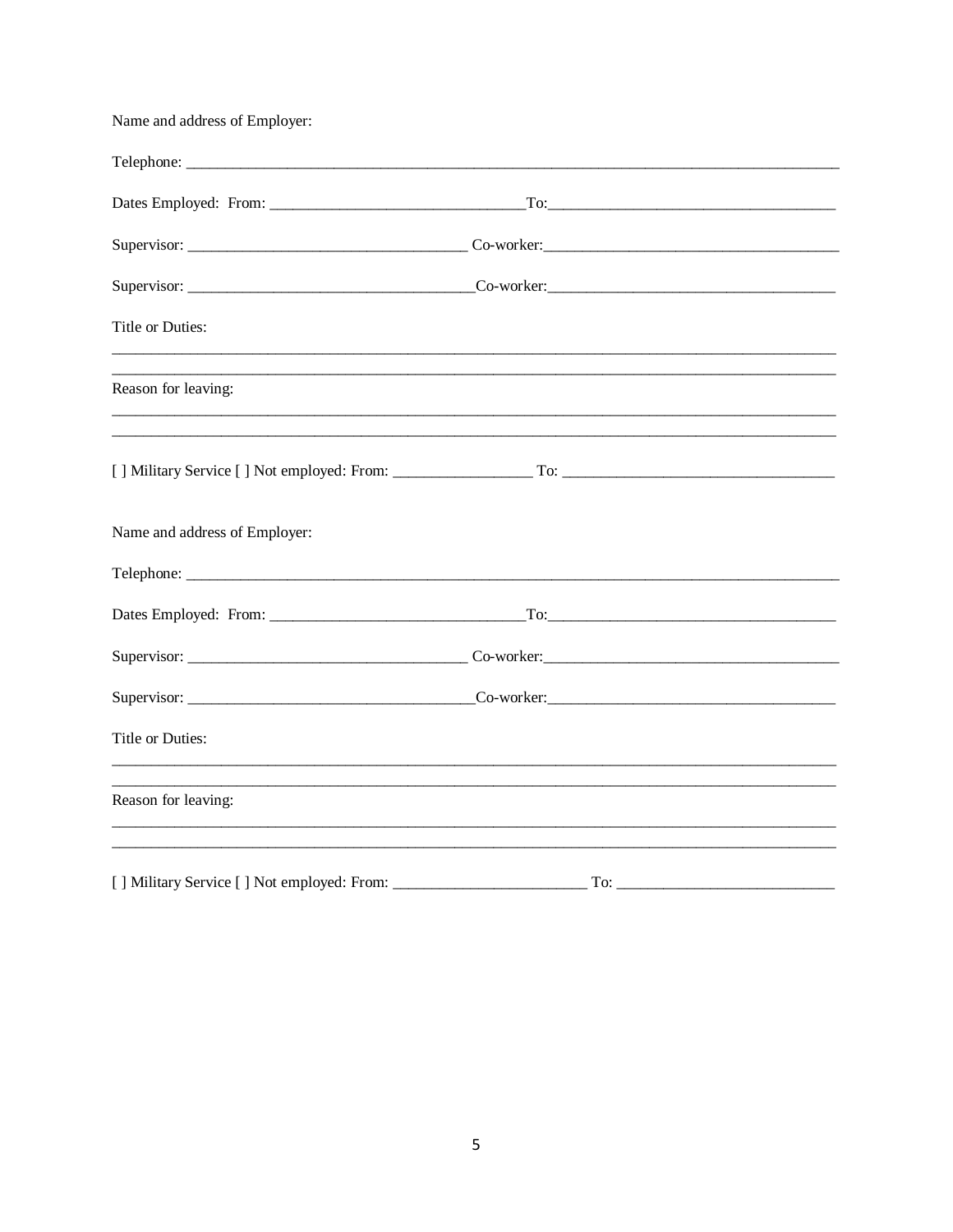Have you ever been fired or asked to resign from any place of employment? [ ] Yes [ ] No If "yes" please give details including when, where, circumstances.

Have you ever been a successful or unsuccessful candidate for another position requiring peace officer powers? [ ] Yes [ ] No. If "yes" please give details including when, name of agency, circumstances.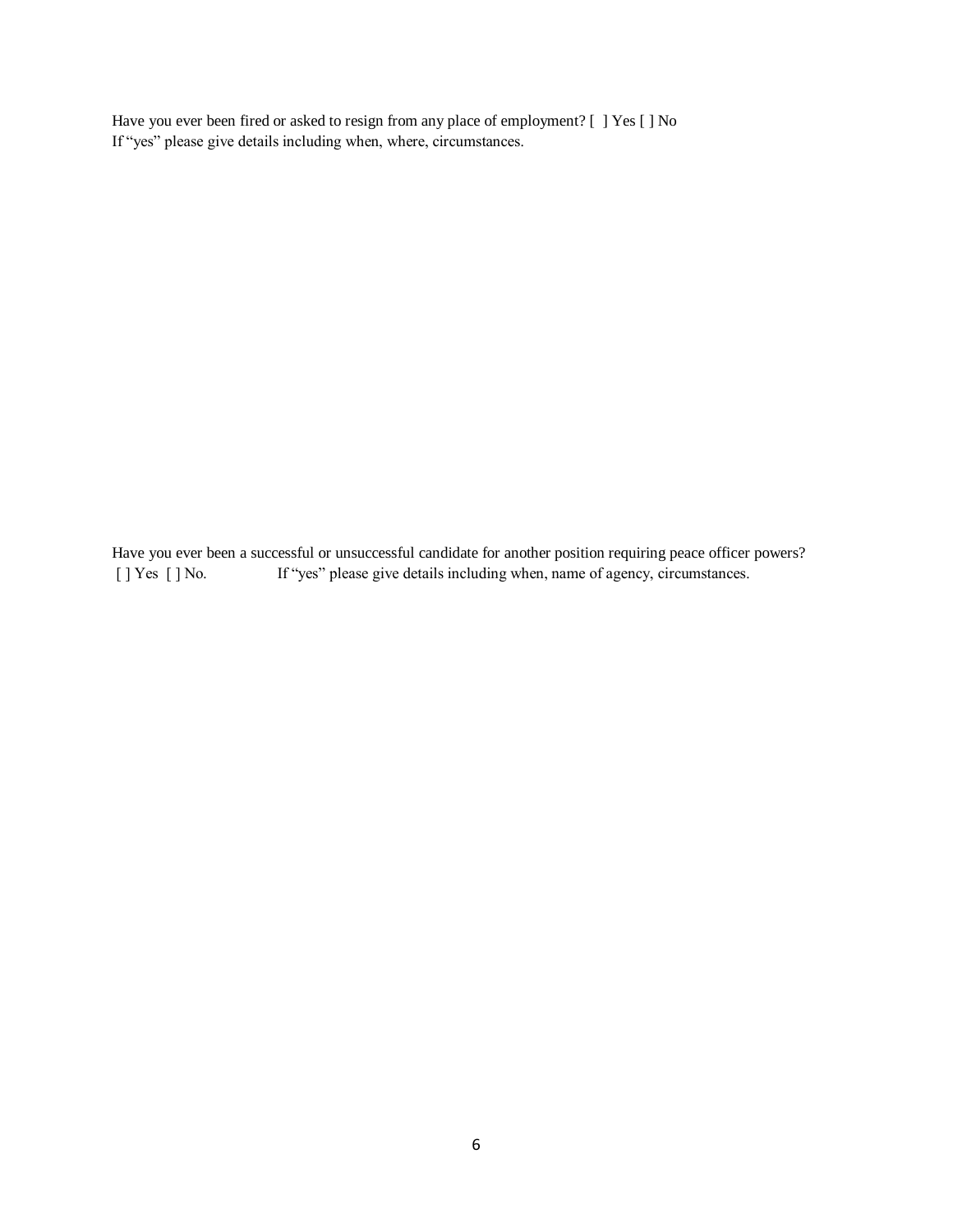# **Education:**

Please check the appropriate box indicating your high school status

[ ] I possess a high school diploma.

[ ] I passed the G.E.D. (General Education Development) test.

[ ] I possess other equivalent. Explain:

[ ] I do not have a high school diploma.

Please indicate below all of the schools you have attended, beginning with high school. Specify degrees or diplomas.

Name of school: Location of school: Dates attended: Degree/Diploma:

Have you ever been suspended or expelled from a school? [ ] Yes [ ] No If "yes" please explain including school, date, circumstances:

Specify academic achievements:

List any special licenses you hold (such as pilot's license, radio operator, scuba diver, etc.) Show licensing authority, date of issuance and date of expiration: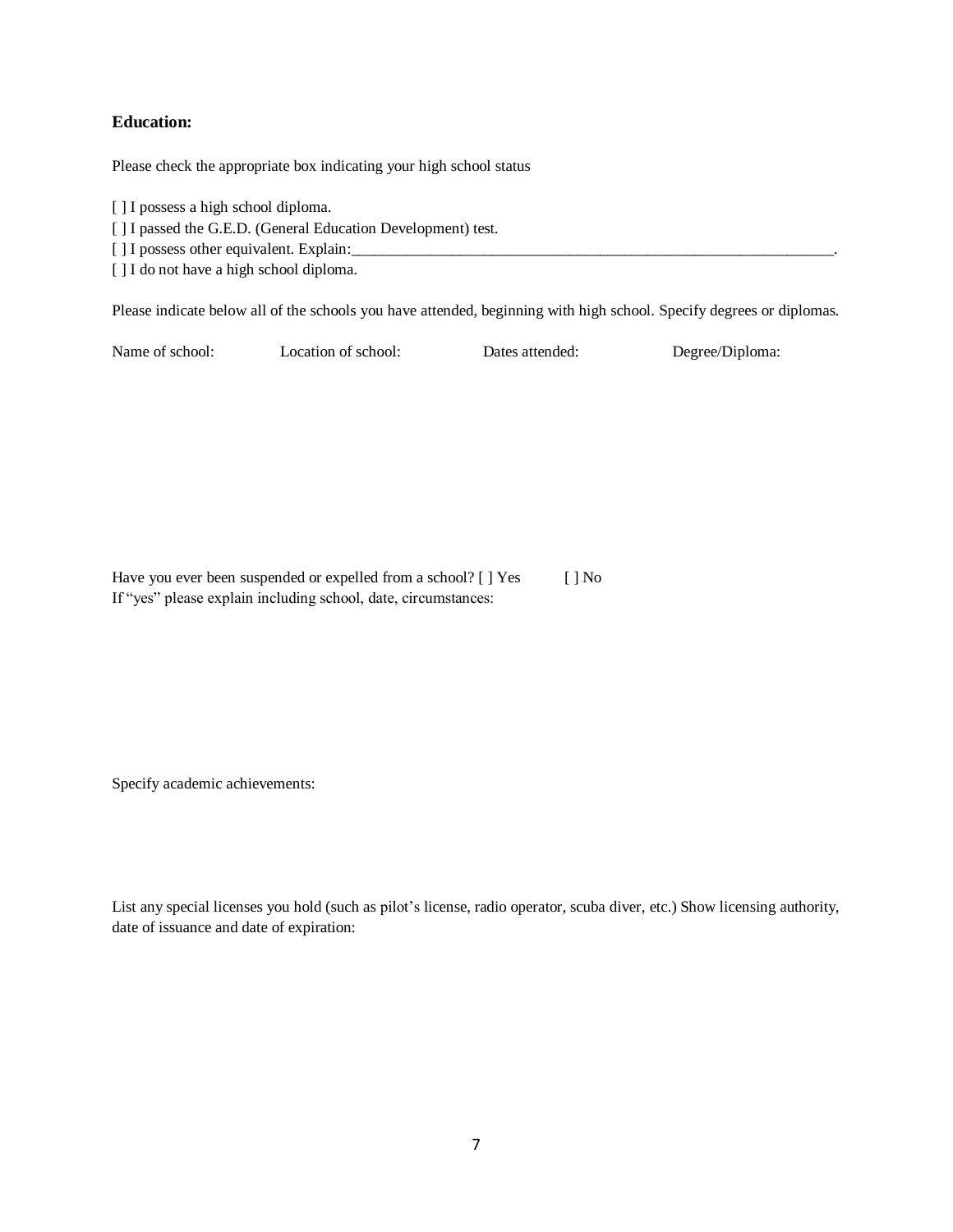List any specialized machinery or equipment, which you can operate, including office machines and typing speed:

Are you fluent in any foreign language? Please indicate your degree of fluency (excellent, good or fair) in each area. Language: Reading Speaking Understanding Writing

List any other special skills or qualifications you may possess.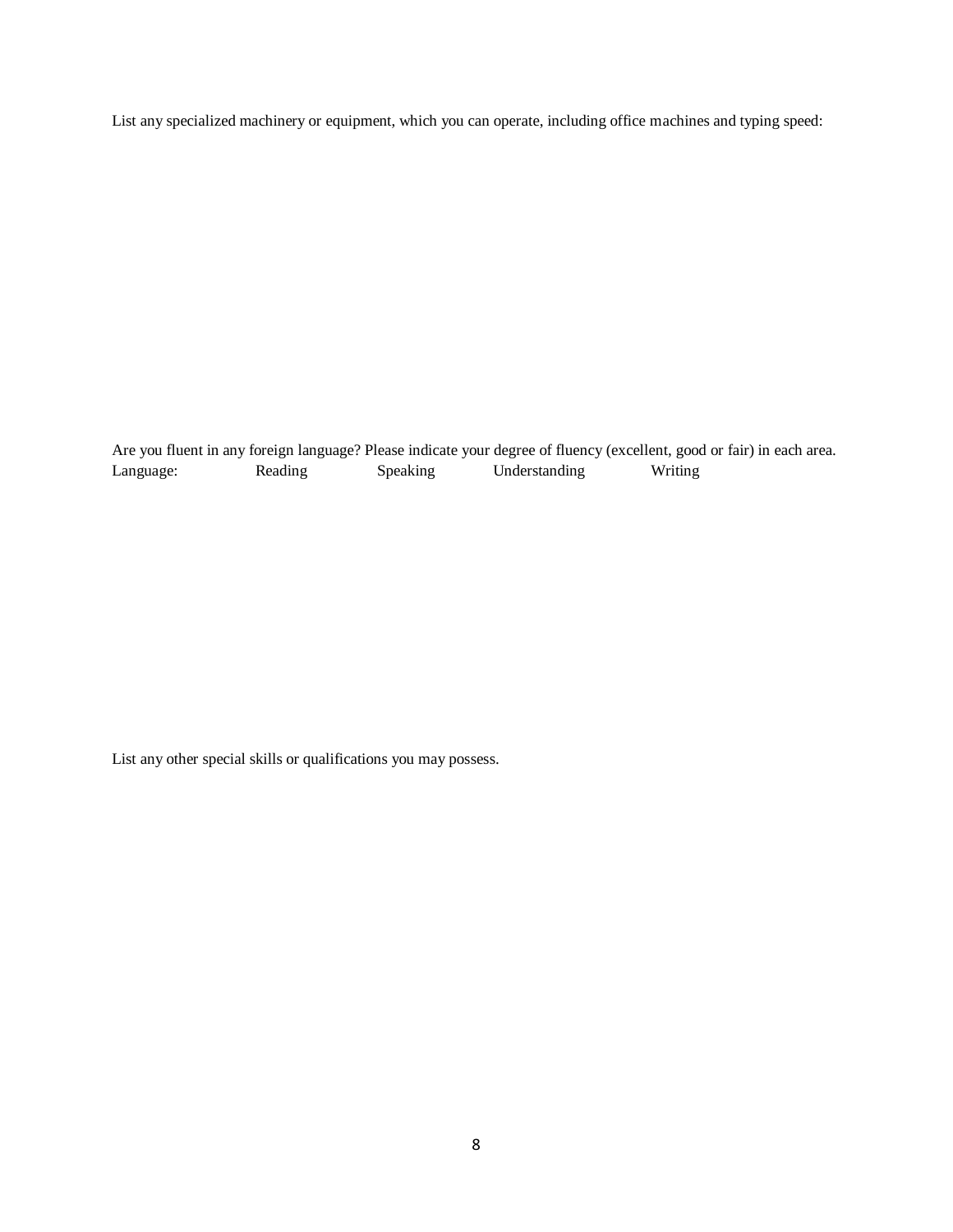# **Relatives, References, Acquaintances**

During the course of the background investigation, persons who know you may be asked to comment on your suitability for the position being applied for. Inquiries will be confined to job-relevant matters.

Please supply the name, address and telephone number for relatives listed below. If a category is not applicable, write "N/A"

|               | Name: | Address: | Telephone: |
|---------------|-------|----------|------------|
| Spouse:       |       |          |            |
| Father:       |       |          |            |
| Mother:       |       |          |            |
| Father-in-law |       |          |            |
| Mother-in-law |       |          |            |
| Former Spouse |       |          |            |
| Former Spouse |       |          |            |
| Brother       |       |          |            |
| Brother       |       |          |            |
| Brother       |       |          |            |
| Sister        |       |          |            |
| Sister        |       |          |            |
| Sister        |       |          |            |
|               |       |          |            |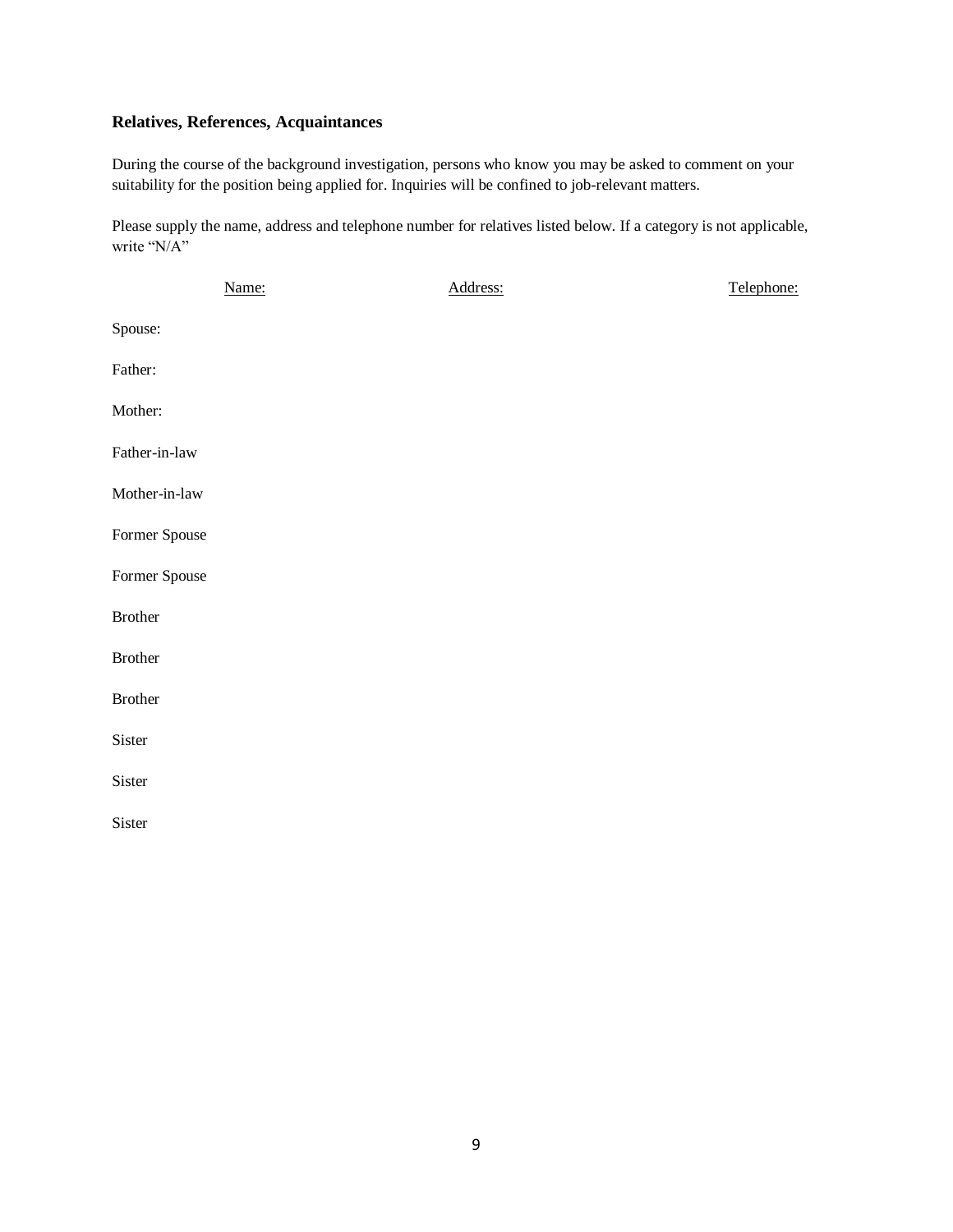Please list other relatives with whom you have a close personal relationship (including children) Name Address Address Telephone

Please list those individuals with whom you have resided during the past 10 years excluding family members. (list no information prior to your 15th birthday).

Name Address Address Telephone

In the space below list as references 3 to 5 persons who have knowledge of you and your qualifications: Name **Address** Address **Telephone**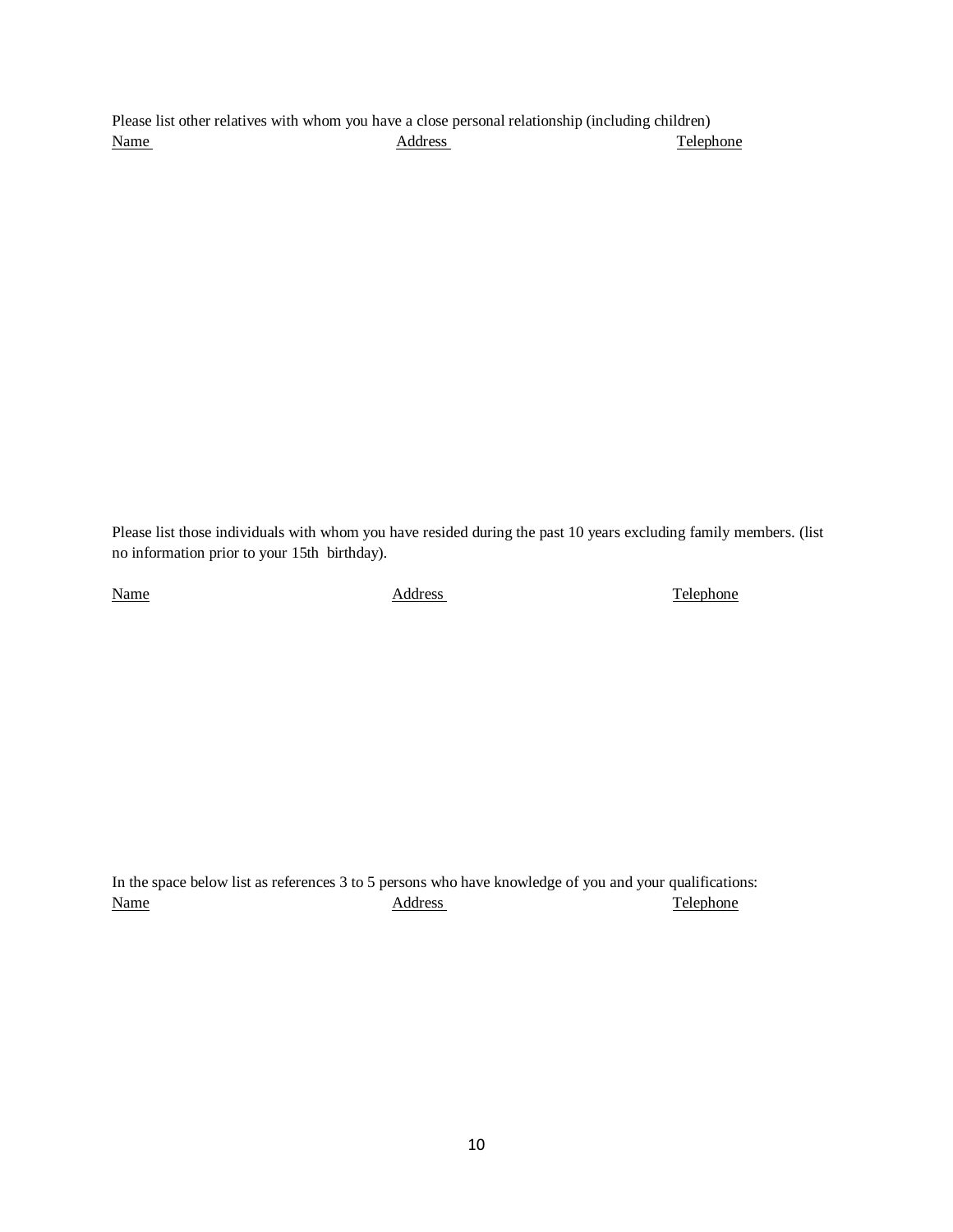In the space below list 3 to 5 individuals who are social acquaintances (ie: persons whom you have seen frequently during the past year) who have knowledge of you and your qualifications. Exclude relatives and former employees. Name **Address** Address **Telephone** 

List all of your residences during the past 10 years beginning with your most current residence (list no information prior to your 15th birthday).

Complete Address: Number, Street, City, State Dates of residence: (MM/YY)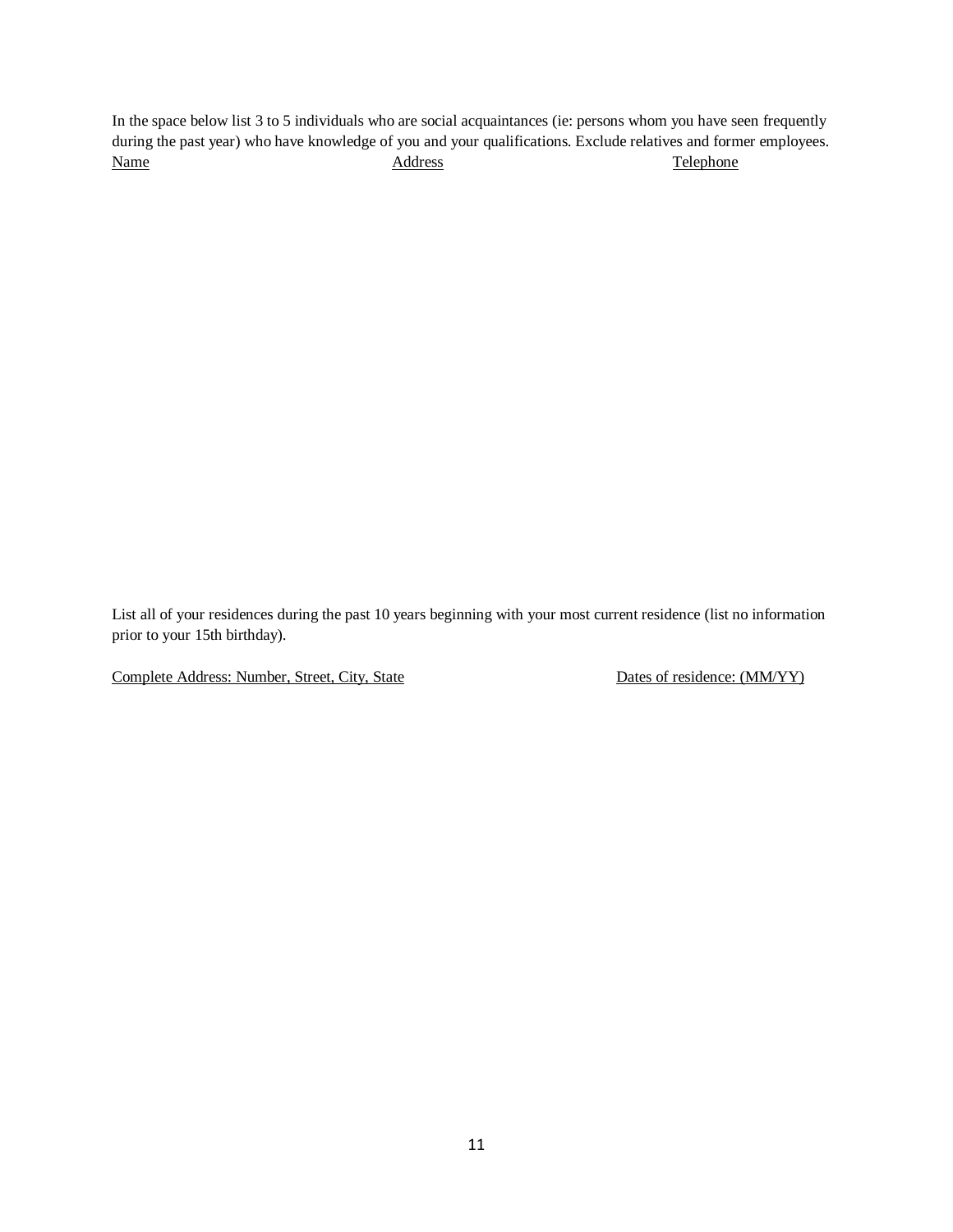### **Financial.**

Please fill in the financial statement below. Be complete and accurate. The amount of indebtedness in itself will not be used in evaluating your qualifications, but rather the behavior exhibited in meeting your financial obligations. **PROVIDING THIS INFORMATION IS OPTIONAL.**

Income: Current Assets:

| Other income $-\$ describe $\frac{1}{2}$                                    |  |
|-----------------------------------------------------------------------------|--|
| Real Estate \$                                                              |  |
| Stocks/Bonds \$                                                             |  |
| Total monthly income \$                                                     |  |
|                                                                             |  |
|                                                                             |  |
| Life insurance \$                                                           |  |
|                                                                             |  |
| Expenditures:                                                               |  |
|                                                                             |  |
|                                                                             |  |
| Real estate (mortgage)                                                      |  |
|                                                                             |  |
|                                                                             |  |
| Total Assets \$                                                             |  |
|                                                                             |  |
|                                                                             |  |
|                                                                             |  |
| Estimated cost of living \$                                                 |  |
| (Include utilities, food, gas, home & car maintenance, entertainment, etc.) |  |
|                                                                             |  |
|                                                                             |  |
|                                                                             |  |
|                                                                             |  |
| <b>Current Liabilities:</b>                                                 |  |
| Real estate indebtedness \$                                                 |  |
|                                                                             |  |
|                                                                             |  |
| Charge accounts \$                                                          |  |
|                                                                             |  |
|                                                                             |  |
|                                                                             |  |
| Total Liabilities: \$                                                       |  |
|                                                                             |  |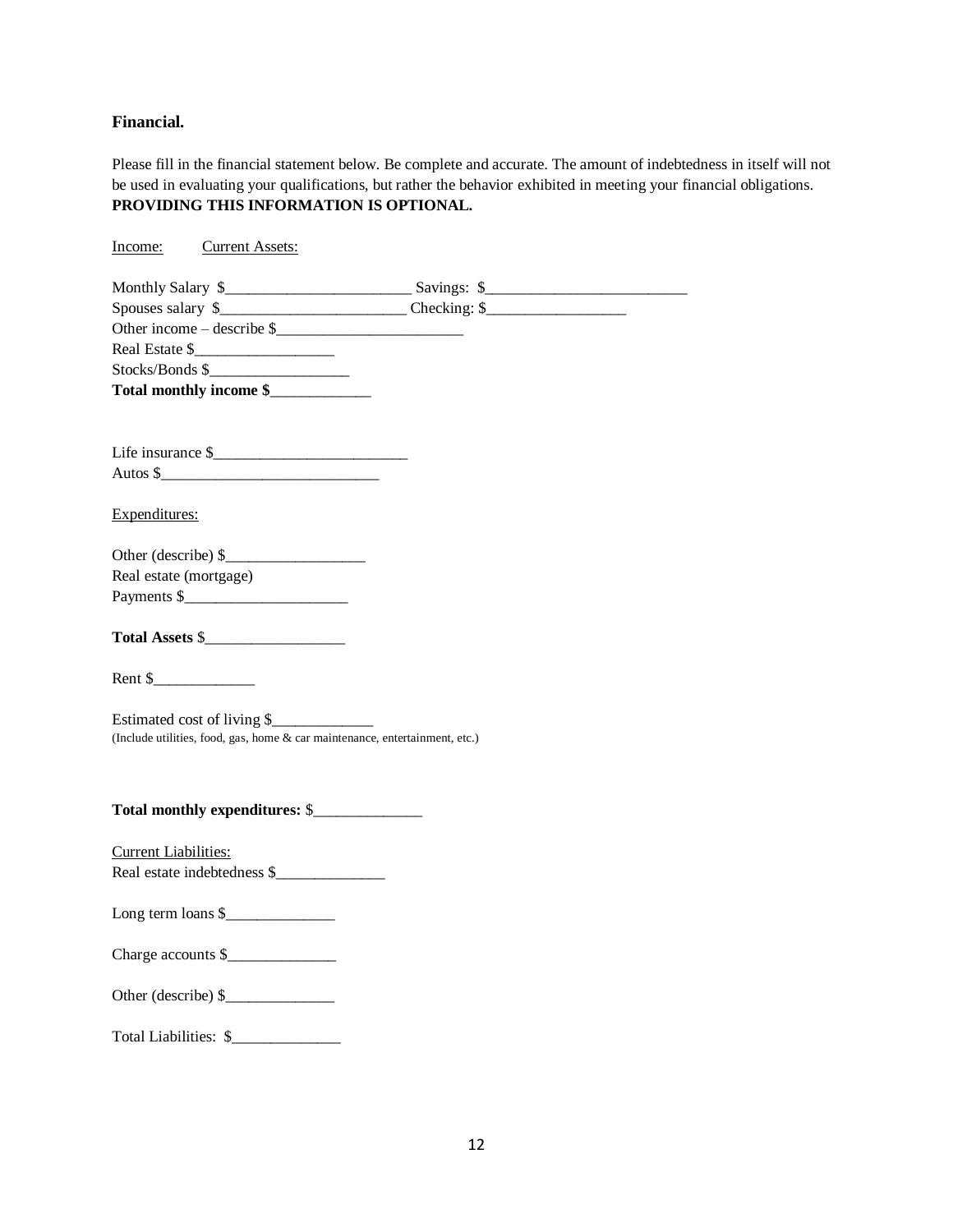Have you ever filed for or declared Bankruptcy? [ ] Yes [ ] No. **PROVIDING THIS INFORMATION IS OPTIONAL.**

If "yes" please give details including where, when, why.

Have your bills ever been turned over to a collection agency? [ ] Yes [ ] No **PROVIDING THIS INFORMATION IS OPTIONAL**.

If "yes" please give details including when, firms involved, circumstances.

Have you ever had purchased goods repossessed? [ ] Yes [ ] No **PROVIDING THIS INFORMATION IS OPTIONAL**.

If "yes" please give details including when, firms involved, circumstances.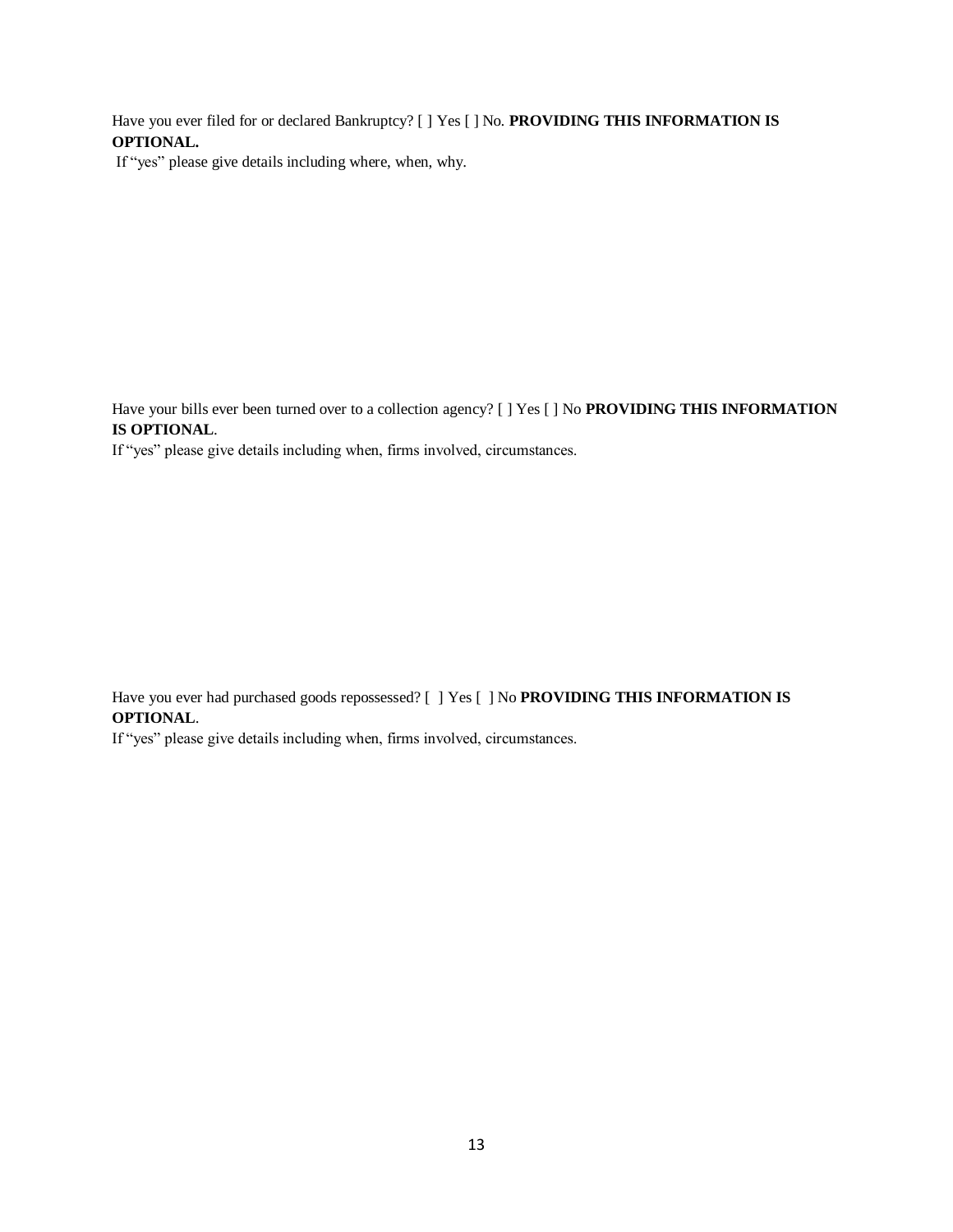Have your wages ever been garnished? [ ] Yes [ ] No **PROVIDING THIS INFORMATION IS OPTIONAL**. If "yes" please give details including where, when, why.

Have you ever been delinquent on any tax payments? [ ] Yes [ ] No **PROVIDING THIS INFORMATION IS OPTIONAL**.

If "yes" please give details including where, when, why.

Please supply more detailed information about your charge accounts, contracts, or other financial liabilities. **PROVIDING THIS INFORMATION IS OPTIONAL.**  Name Address Address Telephone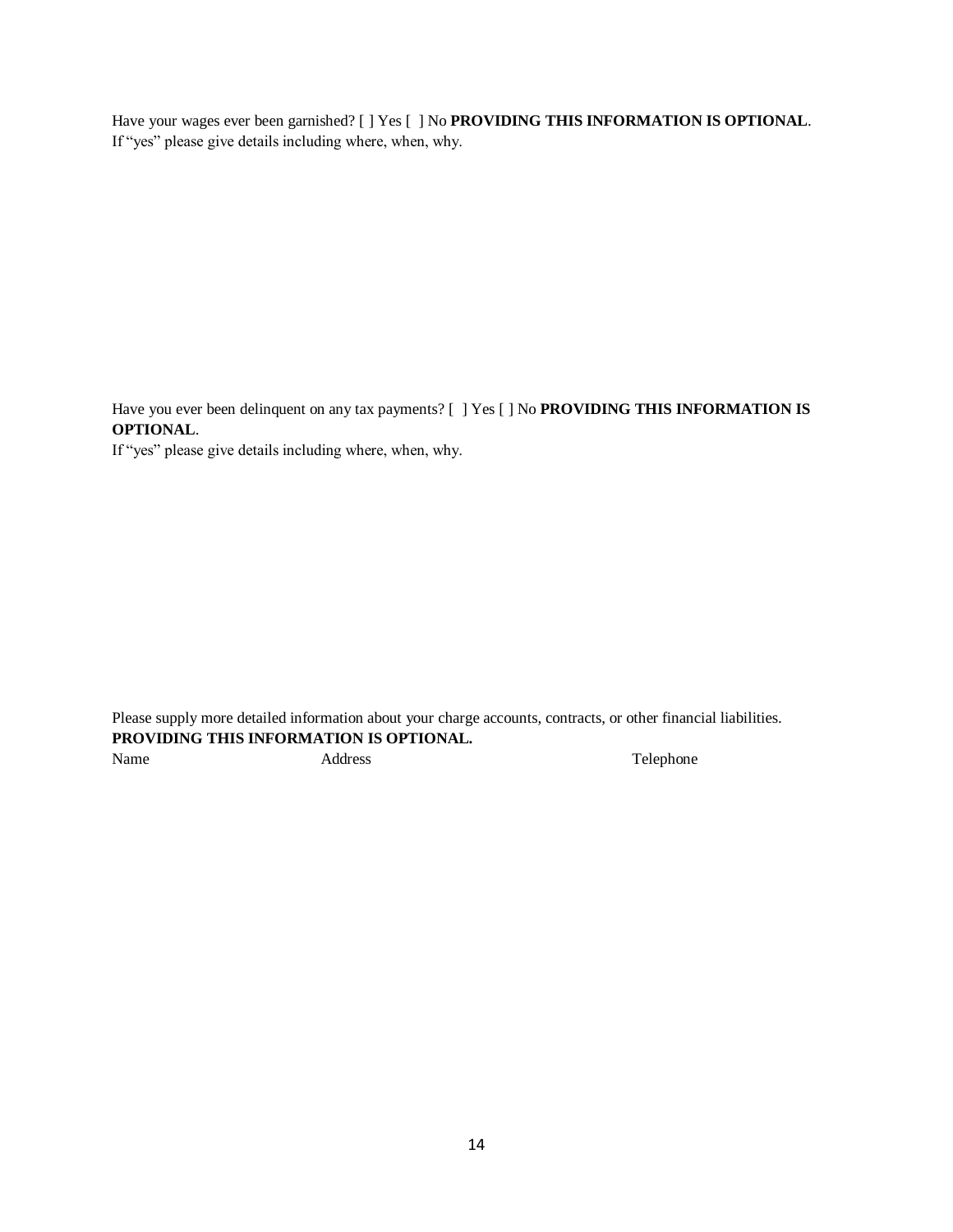# **Legal.**

Have you ever been arrested or convicted of a crime? [ ] Yes [ ] No If "yes" please give details.

Date: Police agency: Circumstances:

Have you ever been placed on court probation as an adult? [ ] Yes [ ] No. If "yes" please give details including where, when, why.

Were you ever required to appear before a juvenile court for an act, which would have been a crime if committed as an adult? [ ] Yes [ ] No

If "yes" please give details including where, when, why.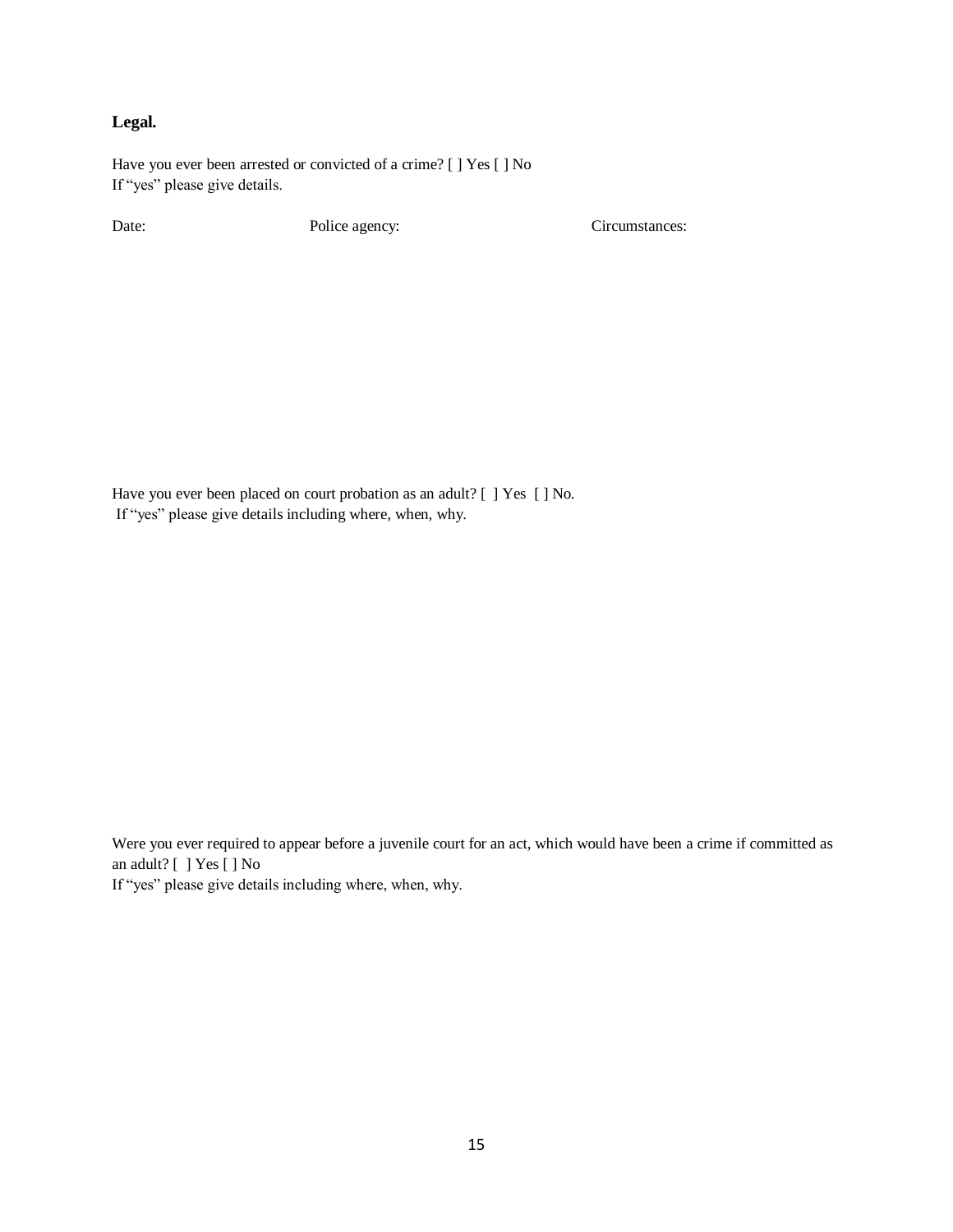Have you ever been reported to a law enforcement agency as a missing person or runaway? [ ] Yes [ ] No If "yes" please give details including where, when, why.

Have you now or have you ever been involved as a plaintiff or defendant in any civil court action? [ ] Yes [ ] No If "yes" please give details including where, when, name of court and circumstances.

#### **Motor vehicle operation**

An investigation of your driving history will be made. To expedite this procedure please supply the following.

| Current driver's license number                             | <b>State</b> | Expiration: |
|-------------------------------------------------------------|--------------|-------------|
| Name under which license was issued:                        |              |             |
| Other States where you have been issued a driver's license; |              |             |

Have you ever been refused a driver's license by any state? [ ] Yes [ ] No If "yes" please give details including where, when, why.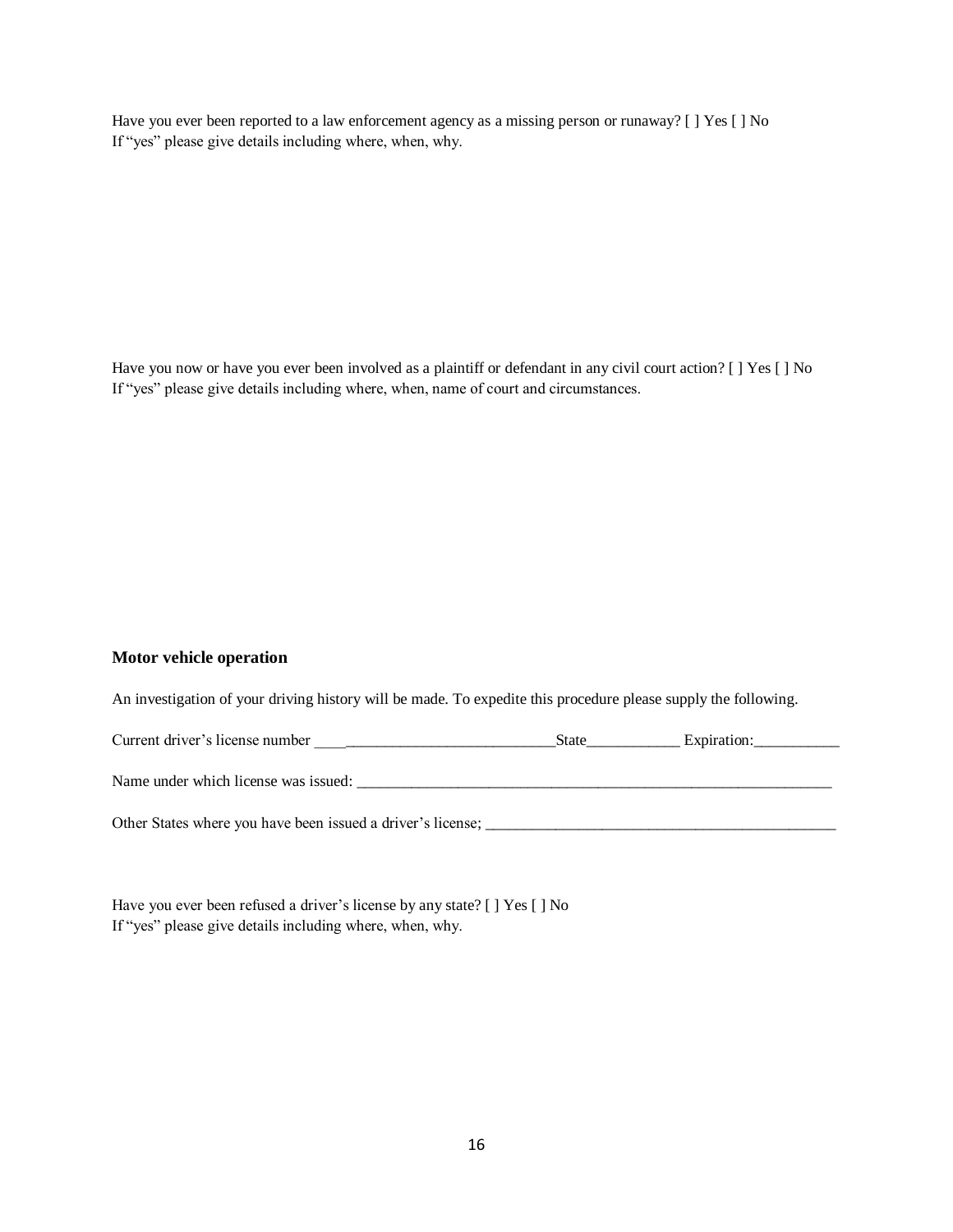Has your driver's license ever been suspended, revoked or placed on probation? [ ] Yes [ ] No If "yes" please give details including where, when, why.

|           | Please list all traffic citations you have received within the past 7 years. |      |             |
|-----------|------------------------------------------------------------------------------|------|-------------|
| Violation | City/State                                                                   | Date | Disposition |

|                               | Have you ever been involved as a driver in a motor vehicle accident? $[ \ ]$ Yes $[ \ ]$ No |
|-------------------------------|---------------------------------------------------------------------------------------------|
| If "yes" please give details. |                                                                                             |
| Date:                         | Location:                                                                                   |

Police investigation?

Is there anything you wish to discuss about your driving record? Please use the space below.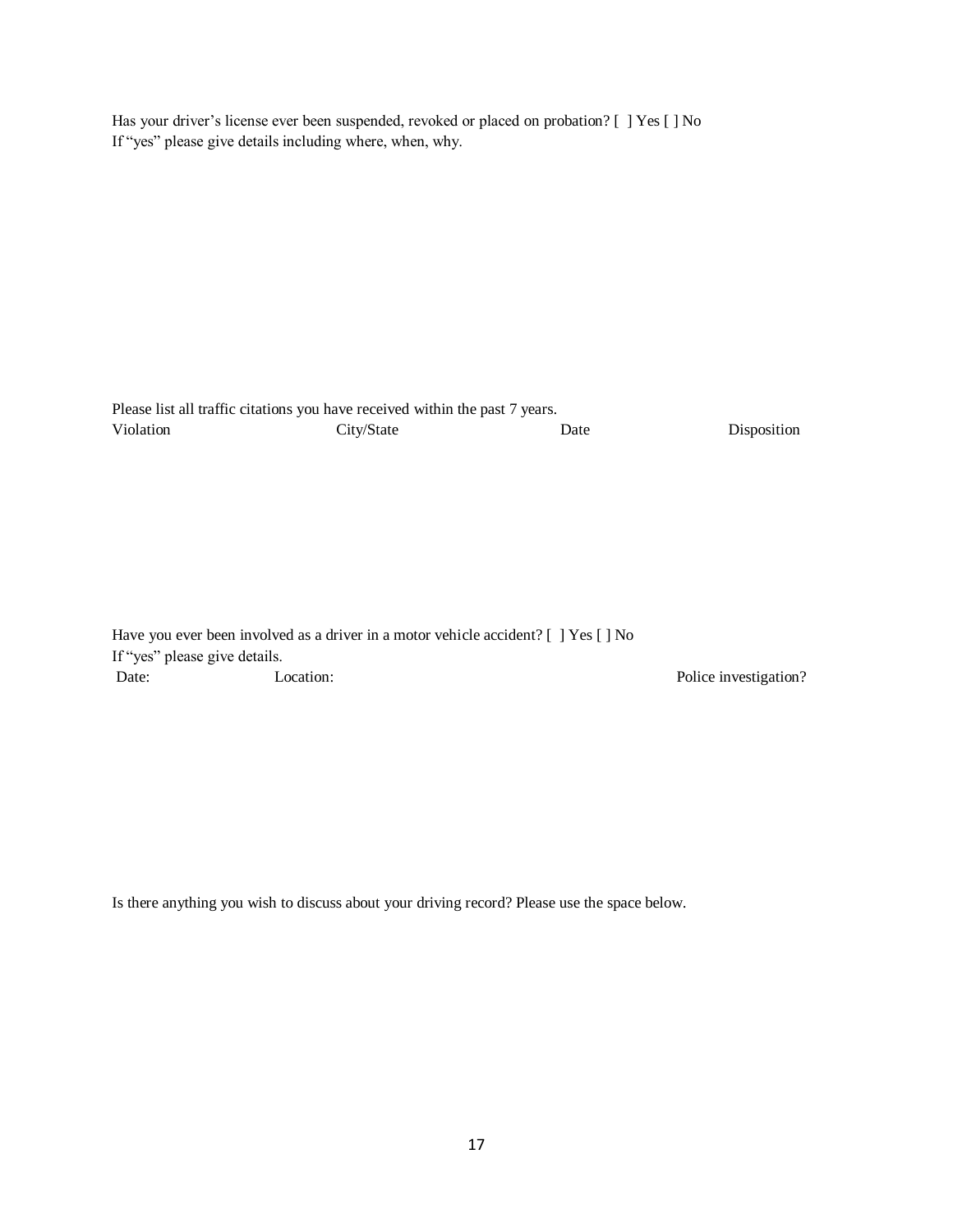### **Military Service**

| Have you ever served in the armed forces, National Guard or military reserves? [ ] Yes [ ] No |
|-----------------------------------------------------------------------------------------------|
| If "yes" please supply the following;                                                         |
| Branch of service                                                                             |
| Service number:                                                                               |
| Dates of service: From<br>- To                                                                |
| Type of discharge: _                                                                          |

Are you currently participating in any military service of National Guard program? [ ] Yes [ ] No

Have you ever been the subject of any judicial or non-judicial disciplinary action while in the military, National Guard or military reserves? [ ] Yes [ ] No

If "yes" please give details including where, when, branch of service, circumstances.

Past commanding officers and military acquaintances are potential sources of relevant information pertaining to you qualifications. Please list those individuals who know you well enough to provide accurate information about you. Name Address Address Telephone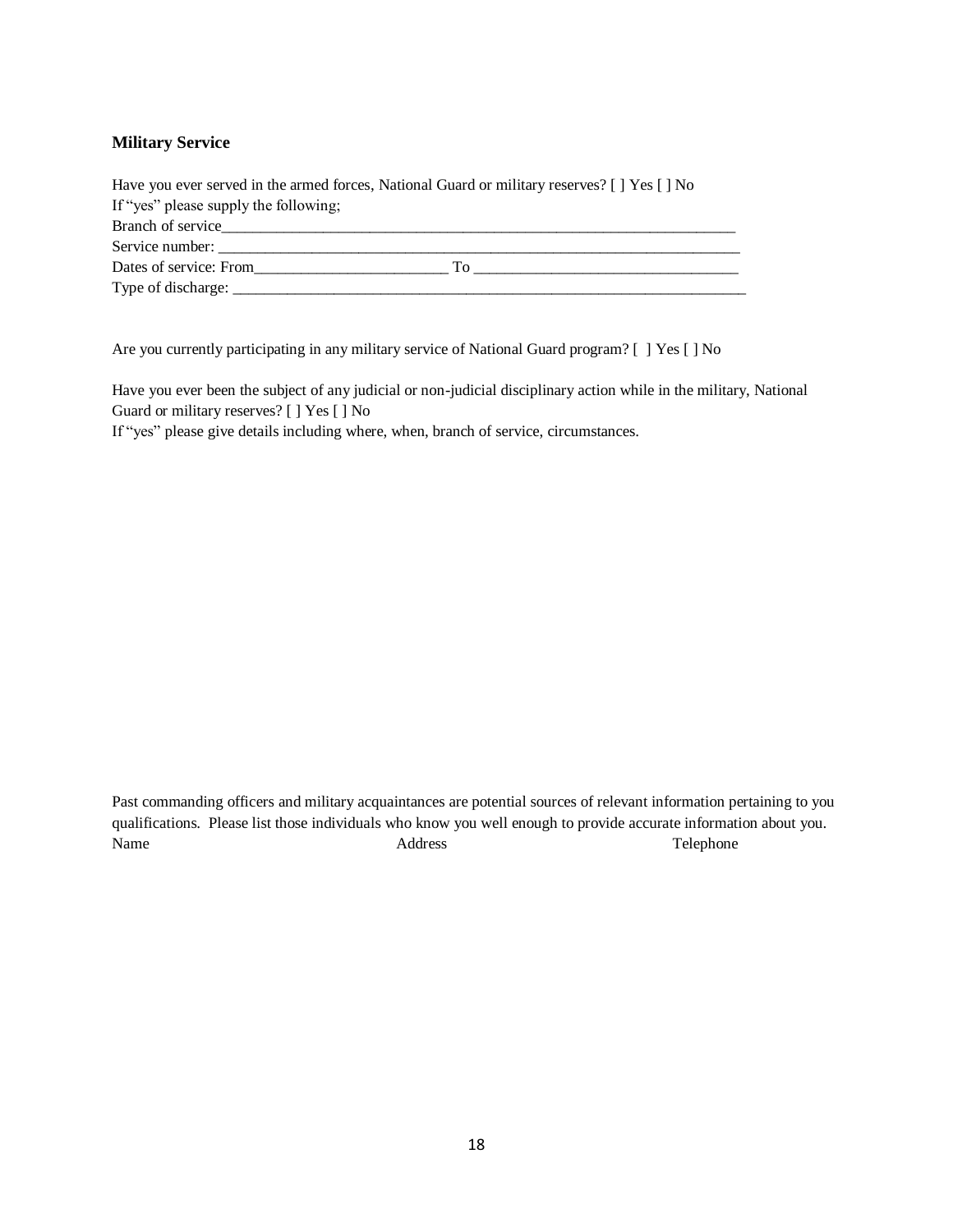#### **Personal declarations**

Describe in your own words the frequency and extent of your use of alcoholic beverages. (example; Beer, Wine and Liquor)

Have you ever used marijuana? [ ] Yes [ ] No If 'yes" when was the last time and what were the circumstances?

Have you ever used any other drug/narcotic not prescribed by your physician? [ ] Yes [ ] No If "yes" explain:

Have you ever abused prescription drugs? [ ] Yes [ ] No If "yes" explain:

Have you ever sold or furnished drugs or narcotics to anyone? [ ] Yes [ ] No If "yes" explain:

Have you ever been committed to a mental institution for any reason? [ ] Yes [ ] No If "yes" please explain: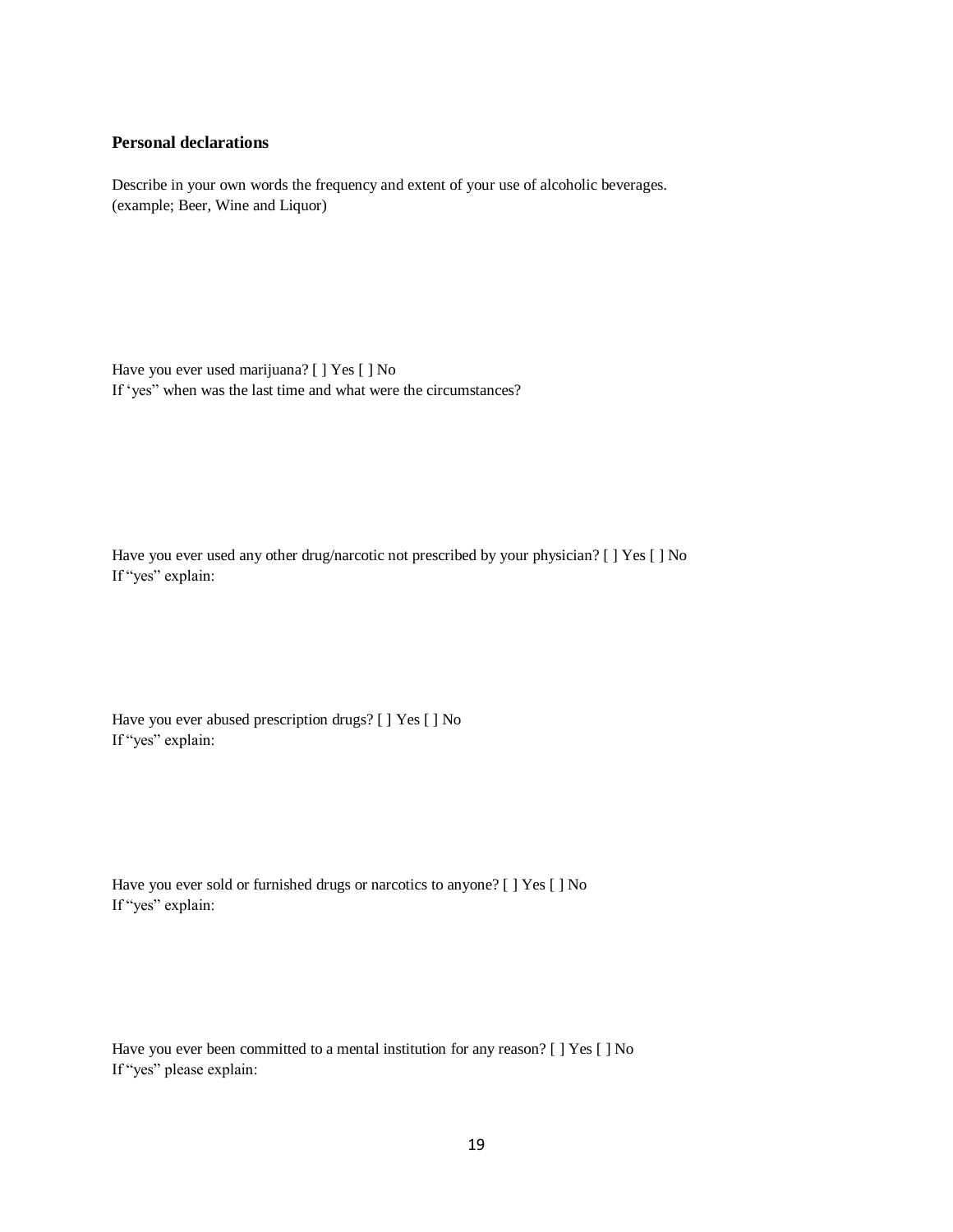Are there any incidents in your life or details not mentioned herein which may influence this department's evaluation of your suitability as a peace officer? [ ] Yes [ ] No If "yes" explain:

Please explain why you are interested in becoming a member of the Douglas County Sheriff's Office.